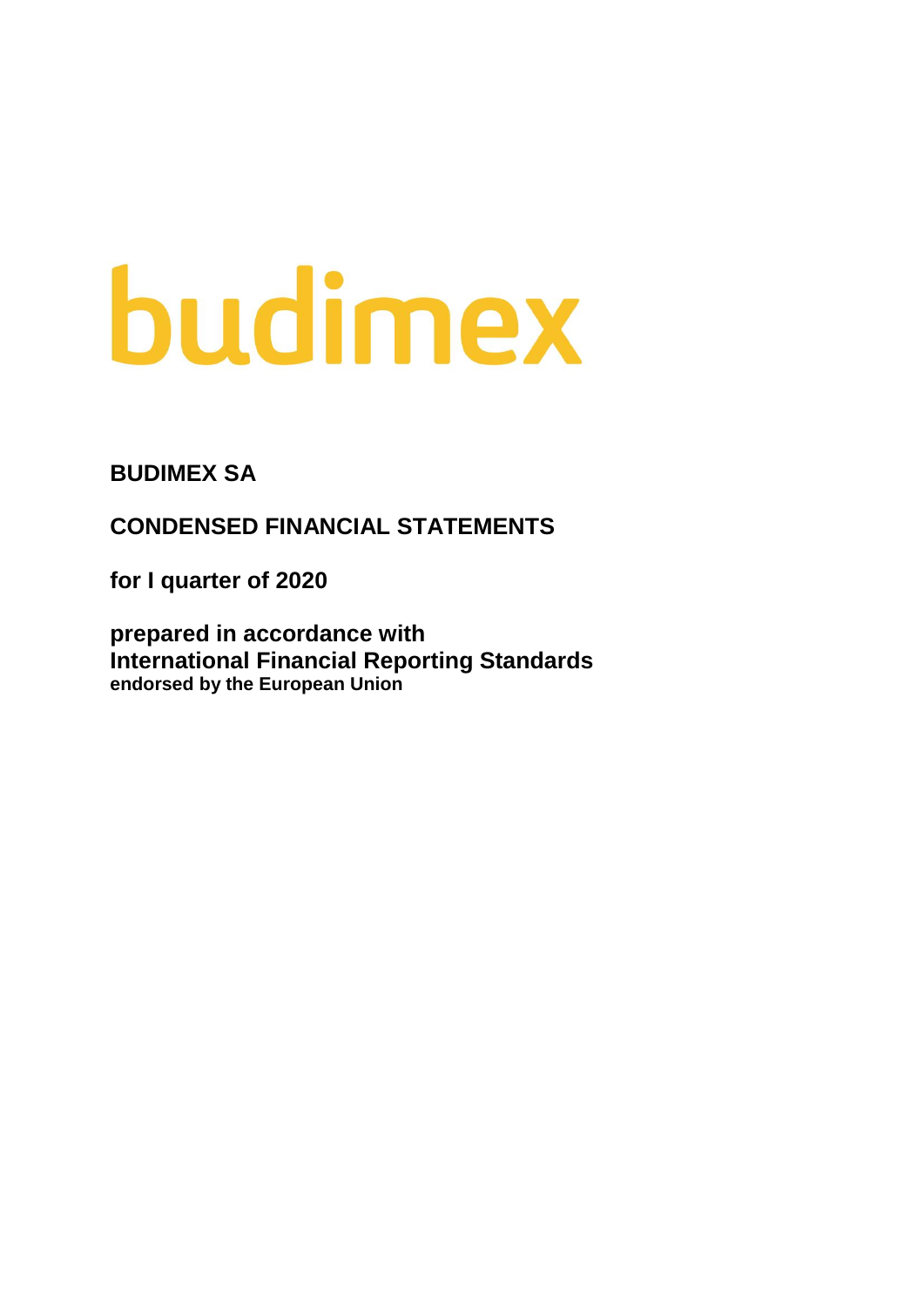#### **Table of contents**

| $\mathbf{1}$ . |                                                                                                           |  |
|----------------|-----------------------------------------------------------------------------------------------------------|--|
| 2.             |                                                                                                           |  |
| 2.1.           |                                                                                                           |  |
| 2.2.           |                                                                                                           |  |
| 2.3.           |                                                                                                           |  |
| 3.             | Net sales of finished goods and services, selling expenses, administrative expenses and profitability  11 |  |
| 4.             |                                                                                                           |  |
| 5.             |                                                                                                           |  |
| 6.             |                                                                                                           |  |
| 7.             |                                                                                                           |  |
| 8.             |                                                                                                           |  |
| 9.             | Description of significant achievements or failures of Budimex SA in the I quarter of 2020, key events    |  |
|                |                                                                                                           |  |
| 10.            | Proceedings pending as at 31 March 2020 before court, competent arbitration body or any public            |  |
|                |                                                                                                           |  |
| 11.            |                                                                                                           |  |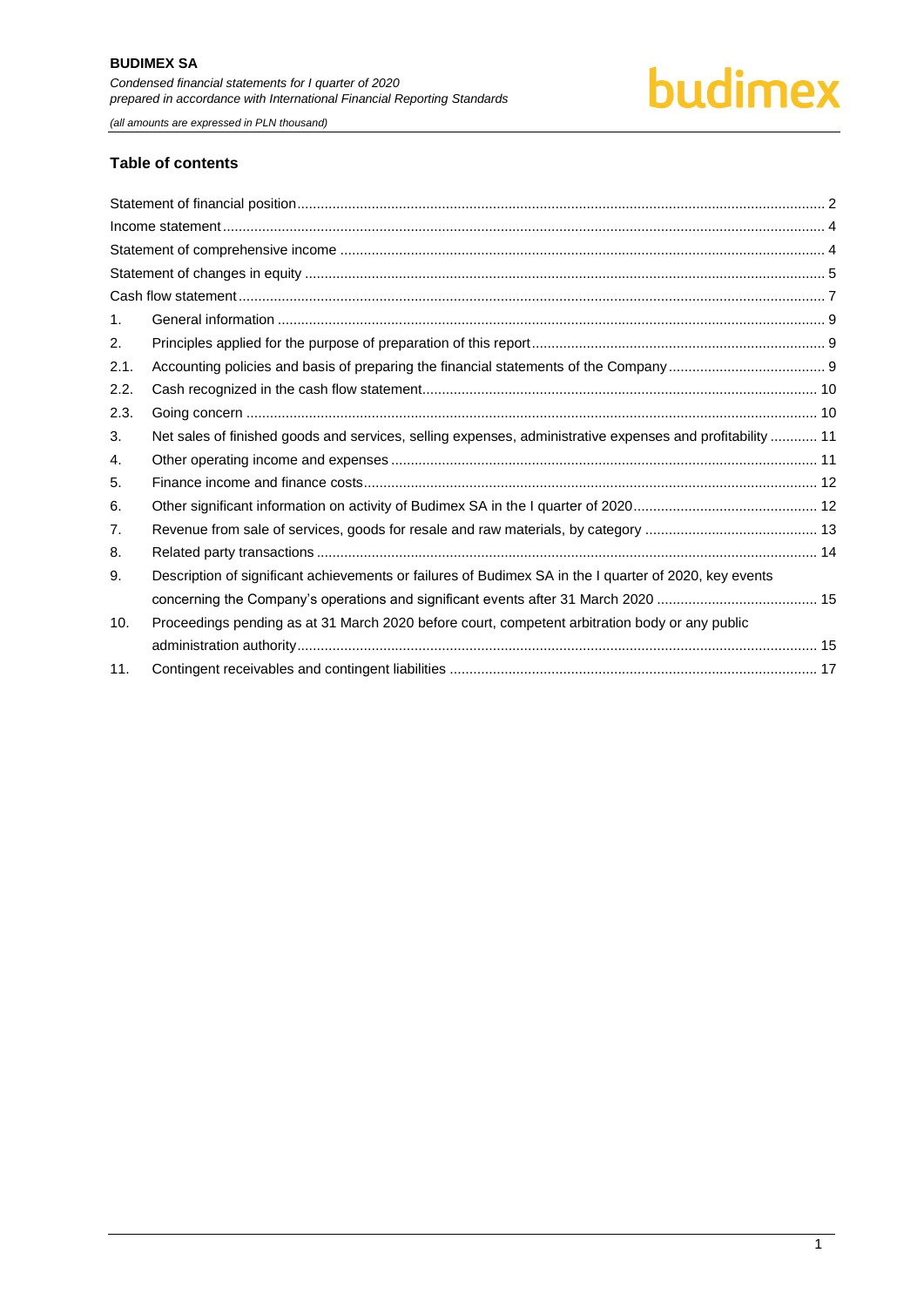

# <span id="page-2-0"></span>**Statement of financial position**

| <b>ASSETS</b>                         | <b>31 March 2020</b><br>unaudited | 31 December 2019<br>audited |
|---------------------------------------|-----------------------------------|-----------------------------|
| Non-currents assets (long-term)       |                                   |                             |
| Property, plant and equipment         | 205 847                           | 211 609                     |
| Intangible assets                     | 32 853                            | 32 374                      |
| Investments in subsidiaries           | 1 042 194                         | 1 042 194                   |
| Investments in associates             | 191                               | 191                         |
| Investments in other entities         | 4 3 8 5                           | 4 3 8 5                     |
| Other financial assets                | 2 1 4 1                           | 2 0 3 8                     |
| Trade and other receivables           | 25 3 95                           | 22 8 23                     |
| Retentions for construction contracts | 79 328                            | 91 740                      |
| Deferred tax assets                   | 420 244                           | 382 864                     |
| Total non-current assets (long-term)  | 1812578                           | 1790218                     |
| <b>Current assets</b>                 |                                   |                             |
| Inventories                           | 492 691                           | 477879                      |
| Trade and other receivables           | 701 774                           | 946 350                     |
| Retentions for construction contracts | 71 083                            | 58 023                      |
| Valuation of construction contracts   | 459 484                           | 415 362                     |
| Other financial assets                | 137 011                           | 123 638                     |
| Cash and cash equivalents             | 1 414 409                         | 1 182 654                   |
| Total current assets (short-term)     | 3 276 452                         | 3 203 906                   |
| <b>TOTAL ASSETS</b>                   | 5 089 030                         | 4 994 124                   |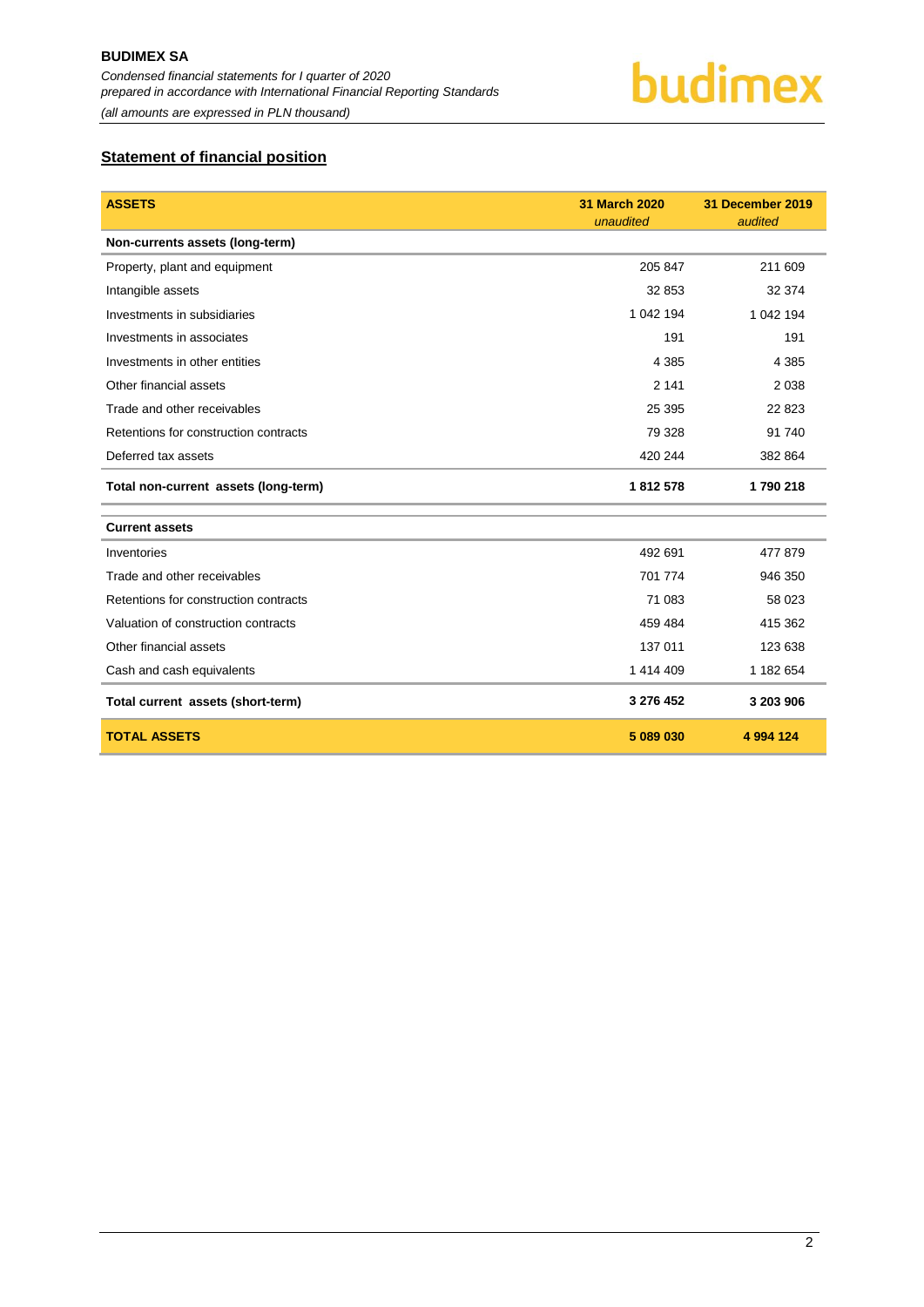*Condensed financial statements for I quarter of 2020 prepared in accordance with International Financial Reporting Standards (all amounts are expressed in PLN thousand)*

budimex

# **Statement of financial position (cont.)**

| <b>EQUITY AND LIABILITIES</b>                           | 31 March 2020<br>unaudited | 31 December 2019<br>audited |
|---------------------------------------------------------|----------------------------|-----------------------------|
| <b>Equity</b>                                           |                            |                             |
| <b>Issued capital</b>                                   | 145 848                    | 145 848                     |
| Share premium                                           | 80 199                     | 80 199                      |
| Other reserves                                          | 51 165                     | 51 165                      |
| Cumulative translation differences                      | 8 3 7 6                    | 7 2 9 3                     |
| Retained earnings                                       | 422 448                    | 393 896                     |
| <b>Total equity</b>                                     | 708 036                    | 678 401                     |
| <b>Liabilities</b>                                      |                            |                             |
| Long-term liabilities                                   |                            |                             |
| Loans, borrowings and other external sources of finance | 101 297                    | 106 211                     |
| Retentions for construction contracts                   | 205 557                    | 213 687                     |
| Provision for long-term liabilities and other charges   | 377838                     | 353 932                     |
| Retirement benefits and similar obligations             | 11 497                     | 11 497                      |
| Other financial liabilities                             | L,                         | 197                         |
| <b>Total long-term liabilities</b>                      | 696 189                    | 685 524                     |
| <b>Short-term liabilities</b>                           |                            |                             |
| Loans, borrowings and other external sources of finance | 54 946                     | 54 253                      |
| Trade and other payables                                | 1 286 773                  | 1 300 098                   |
| Retentions for construction contracts                   | 204 703                    | 206 465                     |
| Provision for construction contract losses              | 244 747                    | 241 789                     |
| Valuation of construction contracts                     | 876 440                    | 952 684                     |
| Deferred income                                         | 680 442                    | 585 910                     |
| Provisions for current liabilities and other charges    | 224 984                    | 208 790                     |
| Current income tax payable                              | 109 841                    | 78 102                      |
| Retirement benefits and similar obligations             | 1 3 2 7                    | 1 3 2 7                     |
| Other financial liabilities                             | 602                        | 781                         |
| <b>Total short-term liabilities</b>                     | 3 684 805                  | 3630199                     |
| <b>Total liabilities</b>                                | 4 380 994                  | 4 315 723                   |
| <b>TOTAL EQUITY AND LIABILITIES</b>                     | 5 089 030                  | 4 994 124                   |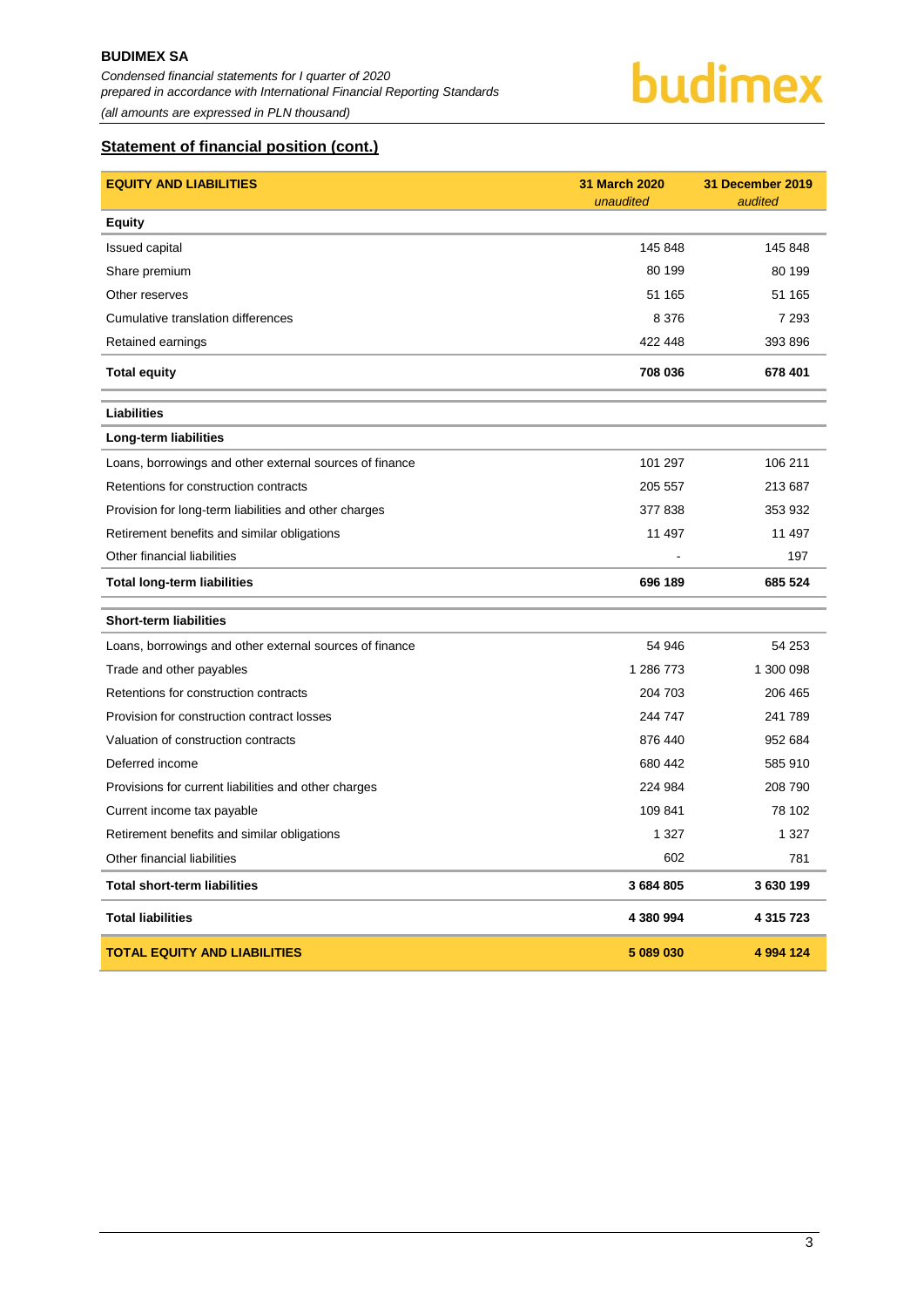# <span id="page-4-0"></span>**Income statement**

|                                                                           |             | 3-month period ended 31 March |           |
|---------------------------------------------------------------------------|-------------|-------------------------------|-----------|
|                                                                           |             | 2020                          | 2019      |
|                                                                           | <b>Note</b> | unaudited                     |           |
| <b>Continuing operations</b>                                              |             |                               |           |
| Net sales of finished goods, goods for resale, raw materials and services | 3, 7        | 1 363 923                     | 1 212 197 |
| Cost of finished goods, goods for resale, raw materials and services sold |             | (1 271 524)                   | (1143259) |
| Gross profit on sales                                                     |             | 92 399                        | 68 938    |
| Selling expenses                                                          | 3           | (2648)                        | (2, 468)  |
| Administrative expenses                                                   | 3           | (45934)                       | (48 473)  |
| Other operating income                                                    | 4           | 21 234                        | 8747      |
| Other operating expenses                                                  | 4           | (34 232)                      | (5185)    |
| <b>Operating profit</b>                                                   |             | 30819                         | 21 559    |
| Finance income                                                            | 5           | 10 942                        | 4 7 1 4   |
| Finance costs                                                             | 5           | (8572)                        | (9194)    |
| <b>Gross profit</b>                                                       |             | 33 189                        | 17 079    |
| Income tax                                                                | 6           | (4637)                        | (10007)   |
| Net profit from continuing operations                                     |             | 28 552                        | 7072      |
| Net profit for the period                                                 |             | 28 552                        | 7072      |
|                                                                           |             |                               |           |
|                                                                           |             |                               |           |

| Basic and diluted earnings per share attributable to the shareholders (in PLN) | 0.28 |
|--------------------------------------------------------------------------------|------|
|                                                                                |      |

# <span id="page-4-1"></span>**Statement of comprehensive income**

|                                                                                       | 3-month period ended 31 March |         |  |
|---------------------------------------------------------------------------------------|-------------------------------|---------|--|
|                                                                                       | 2020                          | 2019    |  |
|                                                                                       | unaudited                     |         |  |
| Net profit for the period                                                             | 28 552                        | 7072    |  |
| Other comprehensive income for the period, which:                                     |                               |         |  |
| Items to be reclassified to profit or loss upon satisfaction of certain conditions: : |                               |         |  |
| Cumulative translation differences                                                    | 1 0 8 3                       | 154     |  |
| Deferred tax related to components of other comprehensive income                      |                               |         |  |
| Items not to be reclassified to profit or loss:                                       |                               |         |  |
| Actuarial gains/(losses)                                                              |                               |         |  |
| Deferred tax related to components of other comprehensive income                      |                               |         |  |
| Other comprehensive income, net of tax                                                | 1 083                         | 154     |  |
| Total comprehensive income for the period                                             | 29 635                        | 7 2 2 6 |  |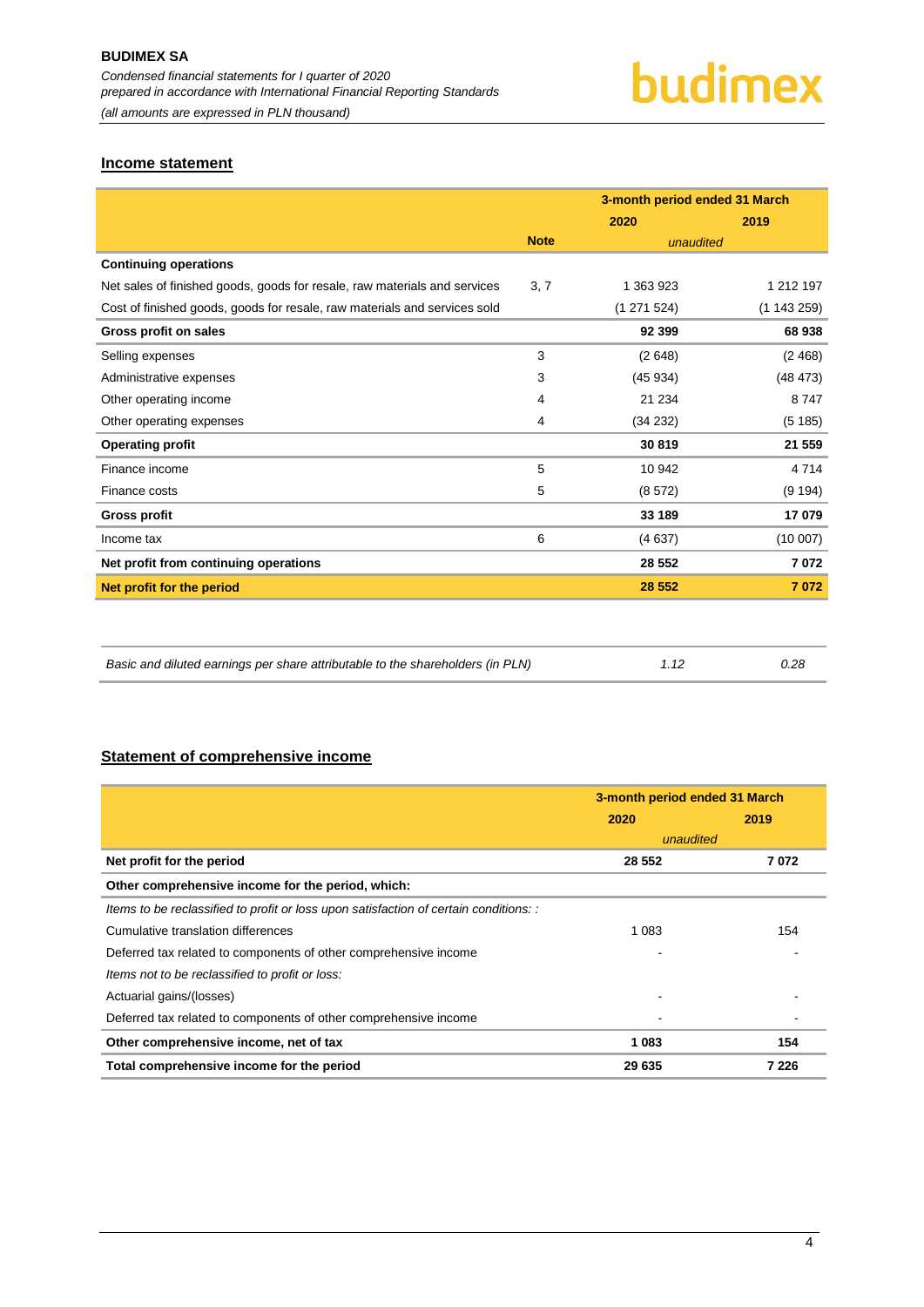#### **BUDIMEX SA**

*Condensed financial statements for I quarter of 2020 prepared in accordance with International Financial Reporting Standards*

*(all amounts are expressed in PLN thousand)*



### **Statement of changes in equity**

<span id="page-5-0"></span>

|                                           | <b>Issued</b><br>capital | <b>Share</b><br>premium  | <b>Other</b><br><b>reserves</b> | <b>Cumulative</b><br>translation<br>differences | <b>Retained</b><br>earnings | <b>Total</b><br>equity |
|-------------------------------------------|--------------------------|--------------------------|---------------------------------|-------------------------------------------------|-----------------------------|------------------------|
|                                           |                          |                          |                                 |                                                 |                             |                        |
| Balance as at 1 January 2020<br>audited   | 145 848                  | 80 199                   | 51 165                          | 7 2 9 3                                         | 393 896                     | 678 401                |
| Profit for the period                     | $\blacksquare$           | $\overline{\phantom{a}}$ | $\overline{\phantom{a}}$        | $\overline{\phantom{a}}$                        | 28 552                      | 28 5 52                |
| Other comprehensive income                | $\sim$                   | $\sim$                   | $\sim$                          | 1 083                                           | $\sim$                      | 1 0 8 3                |
| Total comprehensive income for the period | $\blacksquare$           | $\blacksquare$           | $\blacksquare$                  | 1 0 8 3                                         | 28 5 52                     | 29 635                 |
| Balance as at 31 March 2020<br>unaudited  | 145 848                  | 80 199                   | 51 165                          | 8 3 7 6                                         | 422 448                     | 708 036                |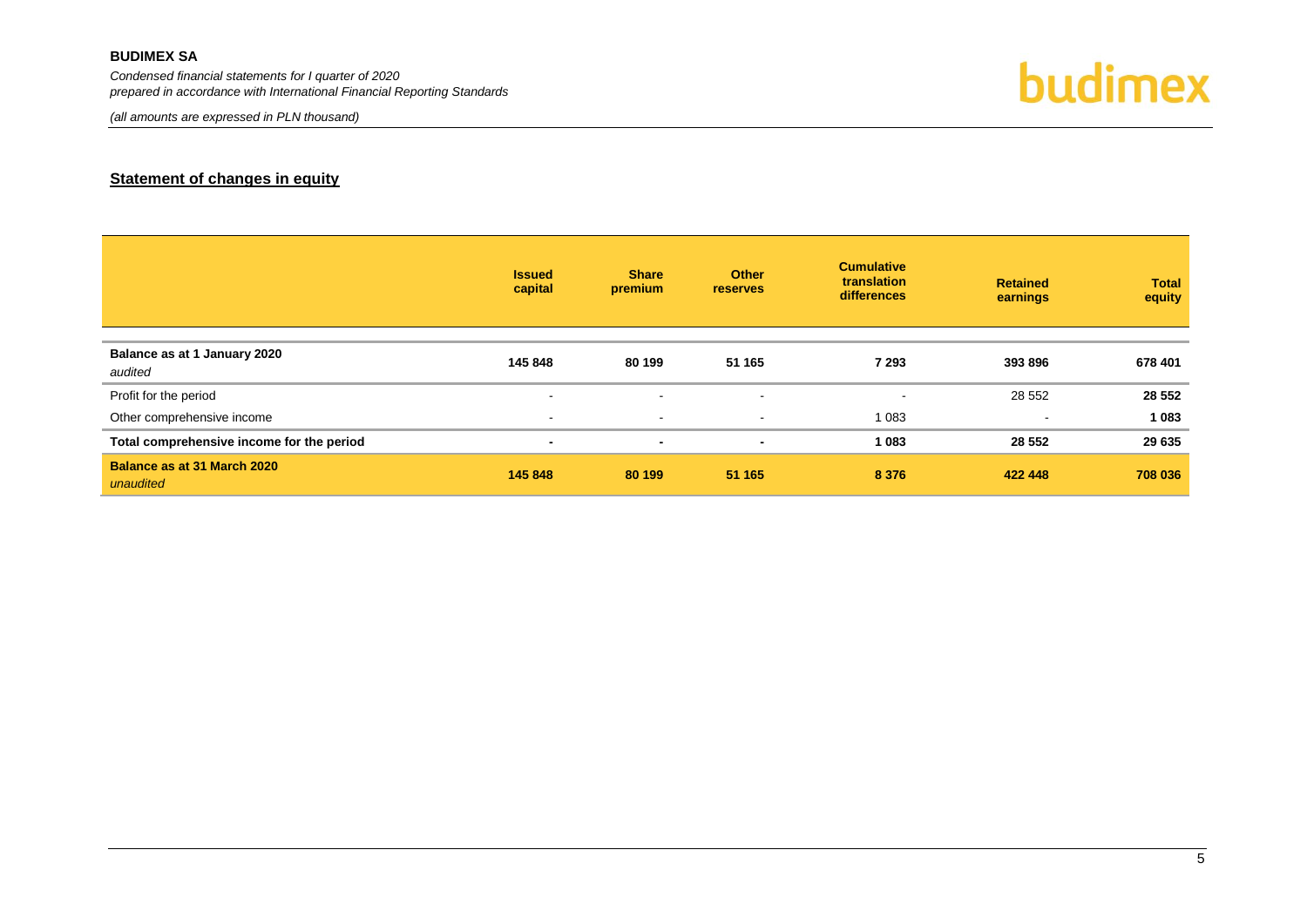#### **BUDIMEX SA**

*Condensed financial statements for I quarter of 2020 prepared in accordance with International Financial Reporting Standards*

*(all amounts are expressed in PLN thousand)*



# **Statement of changes in equity (cont.)**

|                                                  | <b>Issued</b><br>capital | <b>Share</b><br>premium  | <b>Other</b><br>reserves | <b>Cumulative</b><br>translation<br>differences | <b>Retained</b><br>earnings | <b>Total</b><br>equity |
|--------------------------------------------------|--------------------------|--------------------------|--------------------------|-------------------------------------------------|-----------------------------|------------------------|
| Balance as at 1 January 2019<br>audited          | 145 848                  | 80 199                   | 51 356                   | 7 1 5 9                                         | 322 012                     | 606 574                |
| Profit for the period                            | $\sim$                   | $\overline{\phantom{a}}$ | $\blacksquare$           | $\overline{\phantom{a}}$                        | 7072                        | 7072                   |
| Other comprehensive income                       | $\,$                     | $\overline{\phantom{a}}$ | ٠                        | 154                                             | $\overline{\phantom{a}}$    | 154                    |
| Total comprehensive income for the period        | $\blacksquare$           | ٠                        | $\blacksquare$           | 154                                             | 7072                        | 7 2 2 6                |
| Balance as at 31 March 2019<br>unaudited         | 145 848                  | 80 199                   | 51 356                   | 7313                                            | 329 084                     | 613 800                |
| Profit for the period                            | $\,$                     | ٠                        | $\overline{\phantom{0}}$ | $\overline{\phantom{a}}$                        | 225 651                     | 225 651                |
| Other comprehensive income                       | $\sim$                   | $\overline{\phantom{a}}$ | (191)                    | (20)                                            | $\overline{\phantom{a}}$    | (211)                  |
| Total comprehensive income for the period        | $\blacksquare$           | $\blacksquare$           | (191)                    | (20)                                            | 225 651                     | 225 440                |
| <b>Dividends</b>                                 | $\sim$                   | $\blacksquare$           | $\blacksquare$           | $\sim$                                          | (160 839)                   | (160 839)              |
| <b>Balance as at 31 December 2019</b><br>audited | 145 848                  | 80 199                   | 51 165                   | 7 2 9 3                                         | 393 896                     | 678 401                |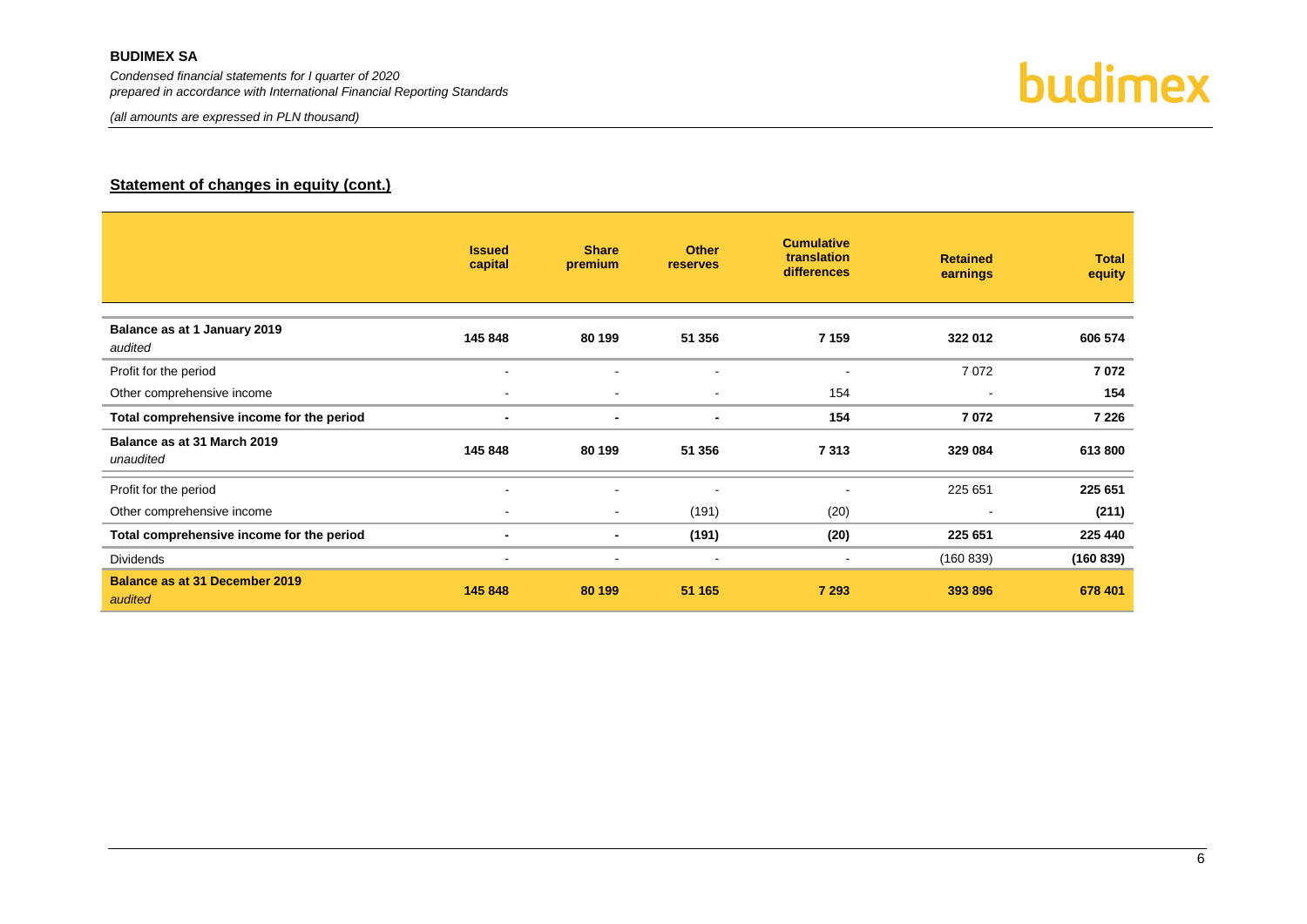<span id="page-7-0"></span>*(all amounts are expressed in PLN thousand)*

# budimex

# **Cash flow statement**

|                                                                                                        | 3-month period ended 31 March |           |  |
|--------------------------------------------------------------------------------------------------------|-------------------------------|-----------|--|
|                                                                                                        | 2020                          | 2019      |  |
|                                                                                                        | unaudited                     |           |  |
| <b>CASH FLOW FROM OPRATING ACTIVITIES</b>                                                              |                               |           |  |
| Net profit before tax                                                                                  | 33 189                        | 17079     |  |
| Adjustments for:                                                                                       |                               |           |  |
| Depreciation/ amortization                                                                             | 18 634                        | 15 981    |  |
| Foreign exchange (gains)/ losses                                                                       | (4683)                        | (21)      |  |
| Interest and shares in profits (dividends)                                                             | (2771)                        | (5)       |  |
| (Profit)/ loss on disposal of investments                                                              | (209)                         | 15        |  |
| Change in valuation of derivative financial instruments                                                | (2500)                        | 2 3 8 2   |  |
| Change in provisions and liabilities arising from retirement benefits and similar<br>obligations       | 40 100                        | (3307)    |  |
| Other adjustments                                                                                      | 1 1 2 7                       | 149       |  |
| Operating profit before changes in working capital                                                     | 82 887                        | 32 273    |  |
| Change in receivables and retentions for construction contracts                                        | 244 164                       | 132 349   |  |
| Change in inventories                                                                                  | (14812)                       | (73638)   |  |
| Change in retentions for construction contracts and in liabilities, except for<br>loans and borrowings | (23 432)                      | (347911)  |  |
| Change in valuation of construction contracts and provision for construction<br>contract losses        | (117 408)                     | (153038)  |  |
| Change in deferred income                                                                              | 94 532                        | (42 483)  |  |
| Change in cash and cash equivalents of restricted use                                                  | (16304)                       | 1868      |  |
| Cash used in operating activities                                                                      | 249 627                       | (450 580) |  |
| Income tax paid                                                                                        | (10278)                       | (9773)    |  |
| NET CASH FROM / USED IN OPERATING ACTIVITIES                                                           | 239 349                       | (460353)  |  |
| <b>CASH FLOW FROM INVESTING ACTIVITIES</b>                                                             |                               |           |  |
| Sale of intangible assets and tangible fixed assets                                                    | 832                           | 2         |  |
| Purchase of intangible assets and tangible fixed assets                                                | (4994)                        | (2056)    |  |
| Acquisition of bonds issued by banks                                                                   | (134 392)                     |           |  |
| Proceeds from bonds issued by banks                                                                    | 119588                        |           |  |
| Repayment of loans granted                                                                             | 43                            | 600       |  |
| Interest received                                                                                      | 4 0 4 1                       | 1 1 6 3   |  |
| <b>NET CASH USED IN INVESTING ACTIVITIES</b>                                                           | (14882)                       | (291)     |  |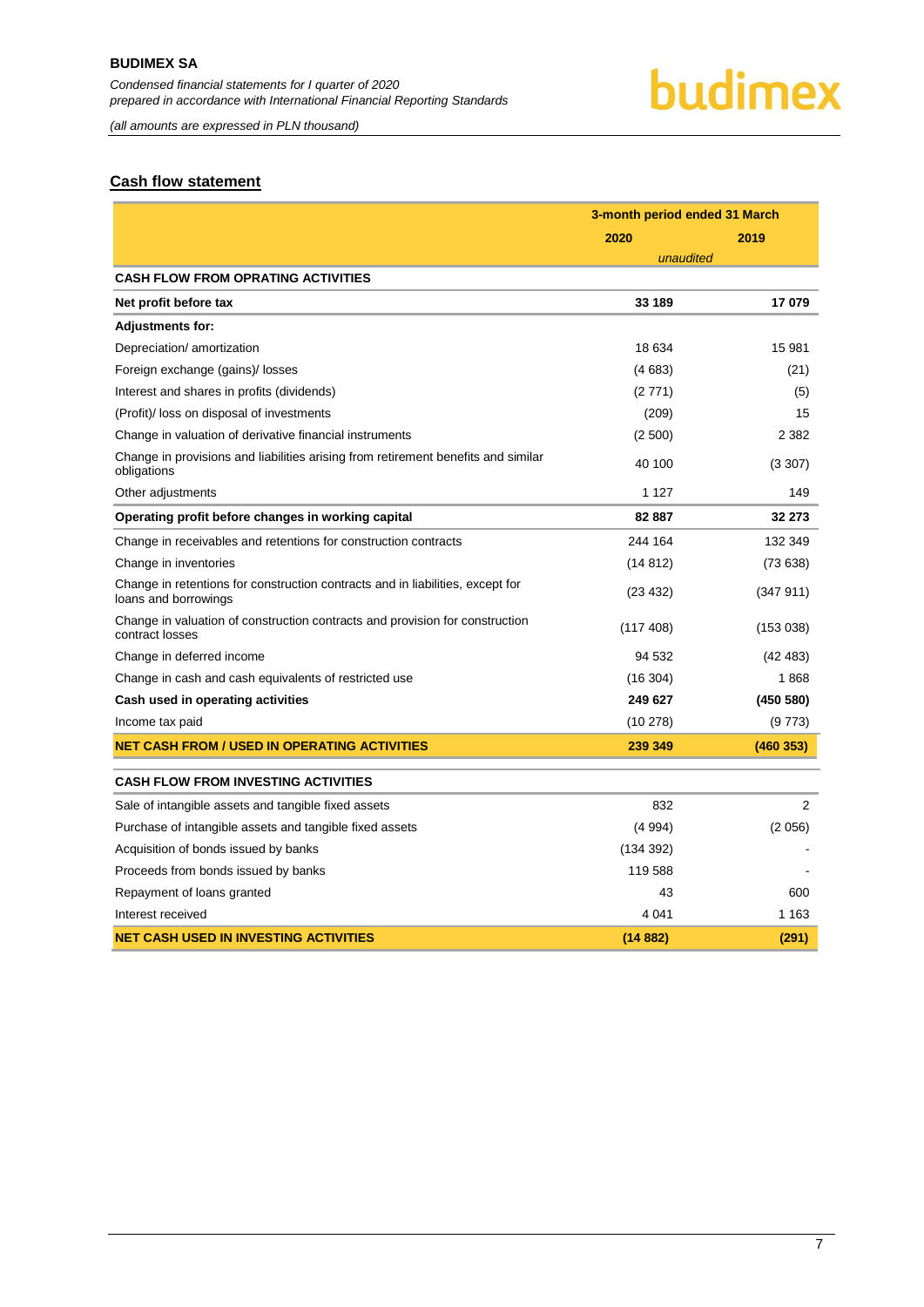*(all amounts are expressed in PLN thousand)*

#### **Cash flow statement (cont.)**

<span id="page-8-0"></span>

|                                                                        | 3-month period ended 31 March |           |
|------------------------------------------------------------------------|-------------------------------|-----------|
|                                                                        | 2020                          | 2019      |
|                                                                        | unaudited                     |           |
| <b>CASH FLOW FROM FINANCING ACTIVITIES</b>                             |                               |           |
| Repayment of loans and borrowings                                      |                               | (9 003)   |
| Payment of finance lease liabilities                                   | (14675)                       | (11614)   |
| Interest paid                                                          | (1052)                        | (1165)    |
| <b>NET CASH USED IN FINANCING ACTIVITIES</b>                           | (15 727)                      | (21782)   |
| <b>NET CHANGE IN CASH AND CASH EQUIVALENTS</b>                         | 208 740                       | (482 426) |
| Foreign exchange differences, net                                      | 6711                          | (6)       |
| CASH AND CASH EQUIVALENTS AT THE BEGINNING OF THE PERIOD<br>(note 2.2) | 1 168 231                     | 1 136 291 |
| <b>CASH AND CASH EQUIVALENTS AT THE END OF THE PERIOD (note 2.2)</b>   | 1 383 682                     | 653 859   |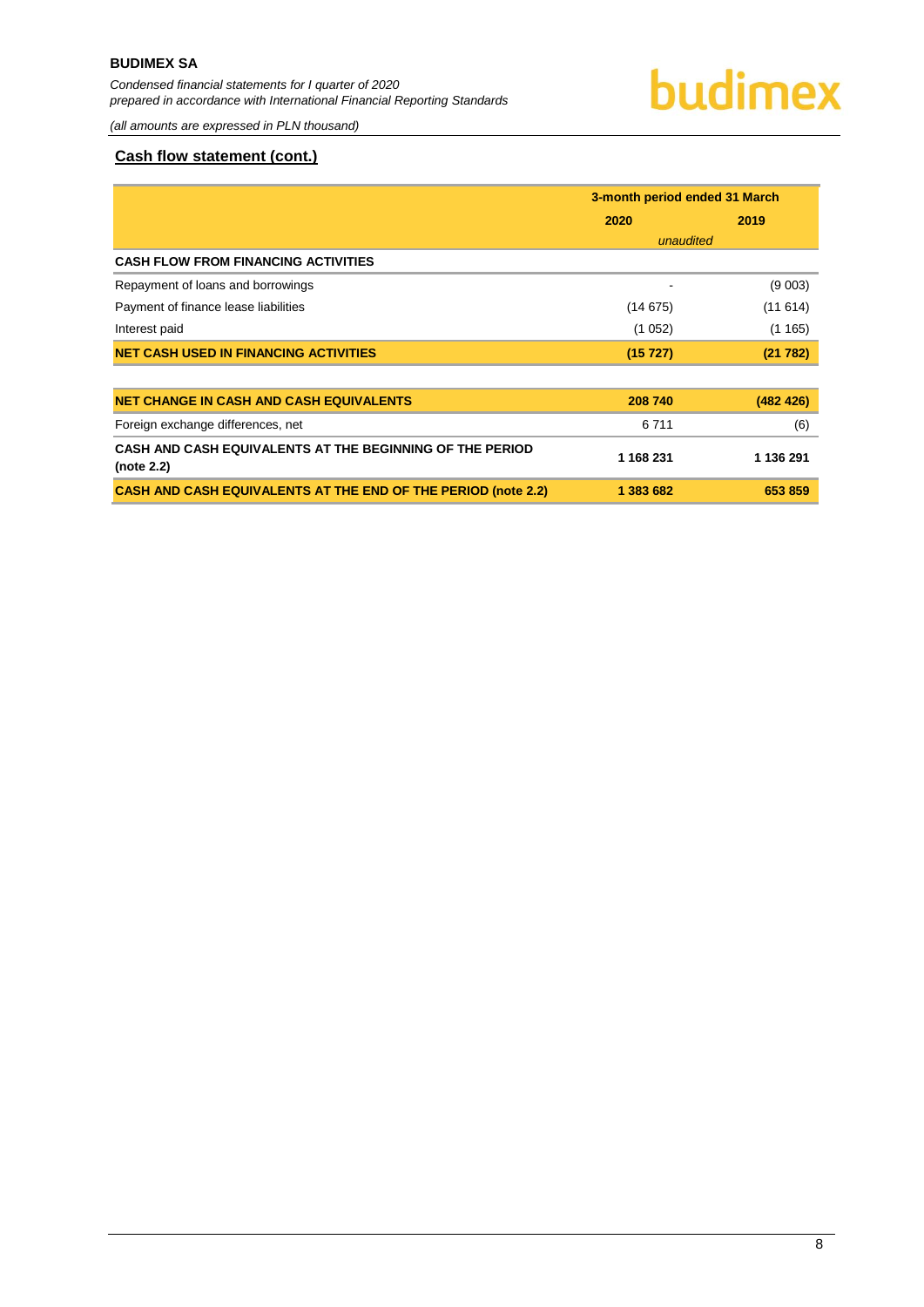*(all amounts are expressed in PLN thousand, unless stated otherwise)*

#### **1. General information**

Budimex SA (the "Company", the "Issuer") with its registered office in Warsaw, ul. Siedmiogrodzka 9, is a joint-stock company entered in the Commercial Register kept by the District Court for the capital city of Warsaw, Commercial Division XII of the National Court Register under No. KRS 0000001764.

Budimex SA is the parent company of the Budimex Group and serves as an advisory, management and financial centre.

The Company has an unlimited period of operation.

The main areas of the Company's business activities are widely understood construction and assembly services realised in the system of general contracting at home and abroad and a limited scope of trading and production.

The Company is part of the Ferrovial Group with Ferrovial SA with its registered office in Madrid, Spain, as its parent company.

#### <span id="page-9-1"></span><span id="page-9-0"></span>**2. Principles applied for the purpose of preparation of this report**

# **2.1. Accounting policies and basis of preparing the financial statements of the Company**

These condensed financial statements were prepared in accordance with IAS 34 "Interim Financial Reporting" and appropriate accounting standards applicable for preparation of the interim financial statements adopted by the European Union issued and effective when preparing the interim financial statements applying the same principles for the current and comparable period. Details of accounting policies adopted by the Company were described in the financial statements of the Company for the year ended 31 December 2019, published on 26 March 2020.

As at 31 March 2020, 31 December 2019 and 31 March 2019 the Company's standalone data as part of the consortia (treated as a joint operation in accordance with IFRS 11), include also participation in assets, liabilities, revenues and costs of the following joint operations:

| <b>Joint operation</b>                         | Share in the share capital and in the number of votes |                     |                  |  |
|------------------------------------------------|-------------------------------------------------------|---------------------|------------------|--|
|                                                | 31 March<br>2020                                      | 31 December<br>2019 | 31 March<br>2019 |  |
| Budimex SA Ferrovial Agroman SA s.c.           | 99.98%                                                | 99.98%              | 99.98%           |  |
| Budimex SA Cadagua SA II s.c.                  | 99.90%                                                | 99.90%              | 99.90%           |  |
| Budimex SA Cadagua SA III s.c.                 | 99.90%                                                | 99.90%              | 99.90%           |  |
| Budimex SA Cadagua SA IV s.c.                  | 99.90%                                                | 99.90%              | 99.90%           |  |
| Budimex SA Cadagua SA V s.c.                   | 99.90%                                                | 99.90%              | 99.90%           |  |
| Budimex SA Ferrovial Agroman SA 2 s.c.         | 95.00%                                                | 95.00%              | 95.00%           |  |
| Budimex SA Sygnity SA Sp. j.                   | 67.00%                                                | 67.00%              | 67.00%           |  |
| Budimex SA Energetyka 3 Sp.j.                  | 50.00%                                                | 50.00%              | 50.00%           |  |
| Budimex SA Ferrovial Agroman SA Sp. j.         | 50.00%                                                | 50.00%              | 50.00%           |  |
| Budimex SA Tecnicas Reunidas SA Turów s.c.     | 50.00%                                                | 50.00%              | 50.00%           |  |
| Budimex SA Energetyka 1 Sp.j.                  |                                                       |                     | 50.00%           |  |
| Budimex SA Energetyka 2 Sp.j.                  | $\overline{\phantom{a}}$                              |                     | 50.00%           |  |
| Budimex SA Budimex Budownictwo Sp. z o.o. s.c. |                                                       |                     | 99.98%           |  |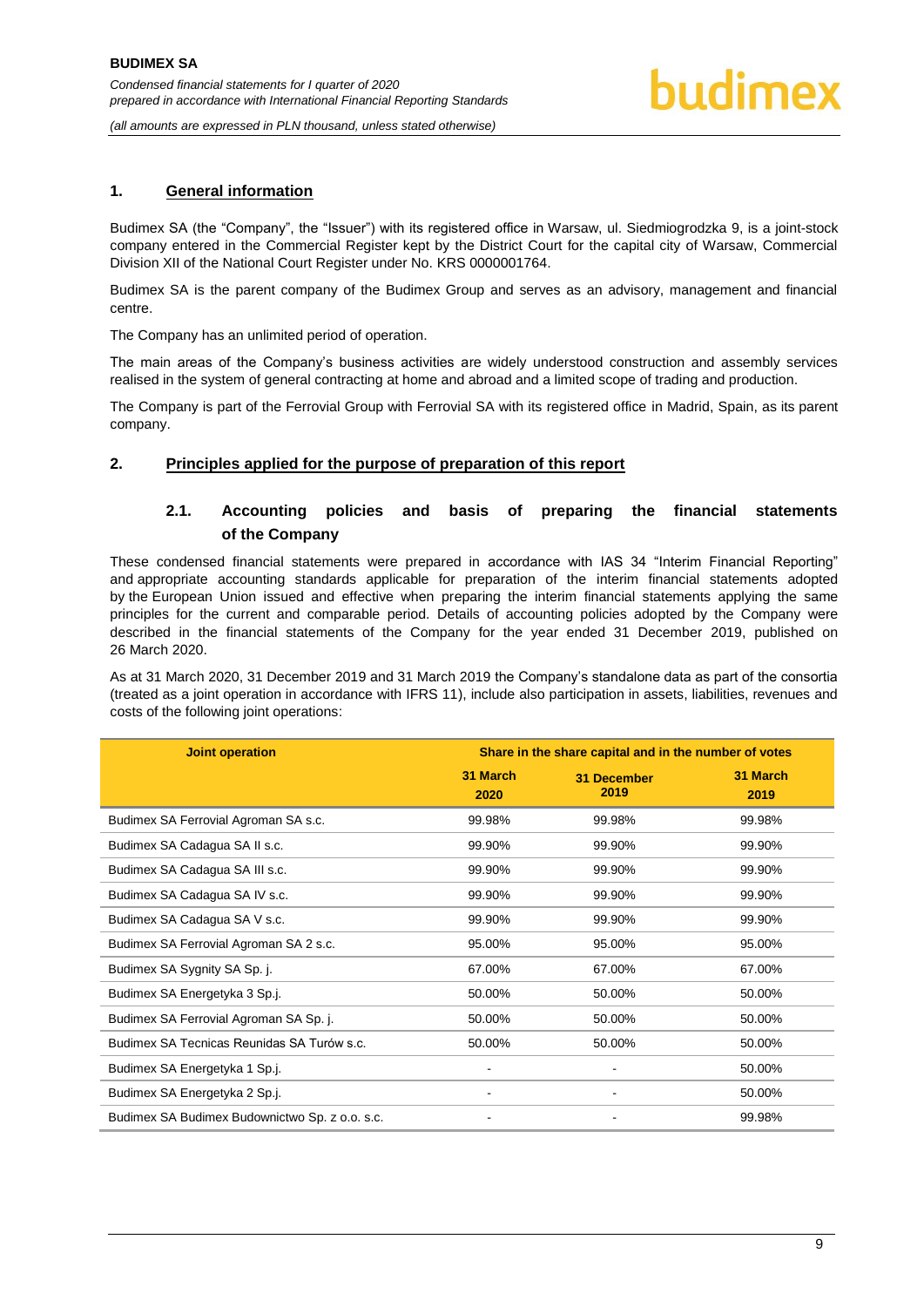*(all amounts are expressed in PLN thousand, unless stated otherwise)*

#### *Amendments to standards effective in the current period*

The Company for the first time adopted changes to standards:

- Amendments to IFRS 9 "Financial Instruments", IAS 39 "Financial Instruments: Recognition and Measurement" and IFRS 7 "Financial Instruments: Disclosures" – "Interest Rate Benchmark Reform";
- Amendments to IAS 1 "Presentation of Financial Statements" and IAS 8 "Accounting Policies, Changes in Accounting Estimates and Errors" – Definition of Materiality";
- Amendments to References to the Conceptual Framework in IFRS Standards.

The above amendments to standards did not have a significant impact on the Company's accounting policy applied so far.

#### *Standards and Amendments to Standards adopted by the IASB, but not yet endorsed by the EU*

The IFRSs endorsed by the EU do not differ materially from regulations adopted by the International Accounting Standards Board (IASB), except for the below Standards and amendments to Standards, which as at the date of the preparation of these financial statements were not yet adopted for use:

- IFRS 14 "Regulatory deferral accounts" according to the European Commission's decision the endorsement process of the standard will not be initiated until the final version of the standard has been published (effective for annual periods beginning on or after 1 January 2016),
- IFRS 17 "Insurance contracts" (effective for annual periods beginning on or after 1 January 2021),
- Amendments to IFRS 3 "Business Combinations" (effective for annual periods beginning on or after 1 January 2020),
- Amendments to IFRS 10 "Consolidated financial statements" and IAS 28 "Investments in associates and joint ventures" – Sale or contribution of assets between an investor and its associate or joint venture – the endorsement process has been postponed by the EU indefinitely – the effective date has been postponed by the IASB indefinitely,
- Amendments to IAS 1 "Presentation of Financial Statements" "Classification of Liabilities as Current or Non-Current" (effective for annual periods beginning on or after 1 January 2022).

The above standards and amendments to standards would not have any material impact on the financial statements, had they been applied by the Company at the reporting date.

#### **2.2. Cash recognized in the cash flow statement**

<span id="page-10-0"></span>The Company recognizes cash of restricted use (including cash of the consortia in the portion attributable to other consortium members and split payment bank accounts) in the statement of financial position under cash and cash equivalents. For the purpose of the statement of cash flow – the balance of cash at the beginning and at the end of the reporting period is reduced by cash of restricted use, and its change in the statement of financial position is recognized under cash flow from operating activities.

|                                                        | 31 March<br>2020 | 31 December<br>2019 | 31 March<br>2019 |
|--------------------------------------------------------|------------------|---------------------|------------------|
| Cash recognised in the statement of financial position | 1414409          | 1 182 654           | 675 295          |
| Cash and cash equivalents of restricted use            | (30727)          | (14.423)            | (21436)          |
| Cash recognised in the statement of cash flow          | 1 383 682        | 1 168 231           | 653859           |

#### **2.3. Going concern**

<span id="page-10-1"></span>The financial statements of the Company were prepared on the assumption that the Company will be going concern in the foreseeable future without a significant limitation in its activities. As at the date of signing the financial statements, the Management Board of the Company is not aware of any facts or circumstances that would indicate a threat to the Company's continued activities after the reporting date, due to an intended or compulsory withdrawal from or a significant limitation in its activities.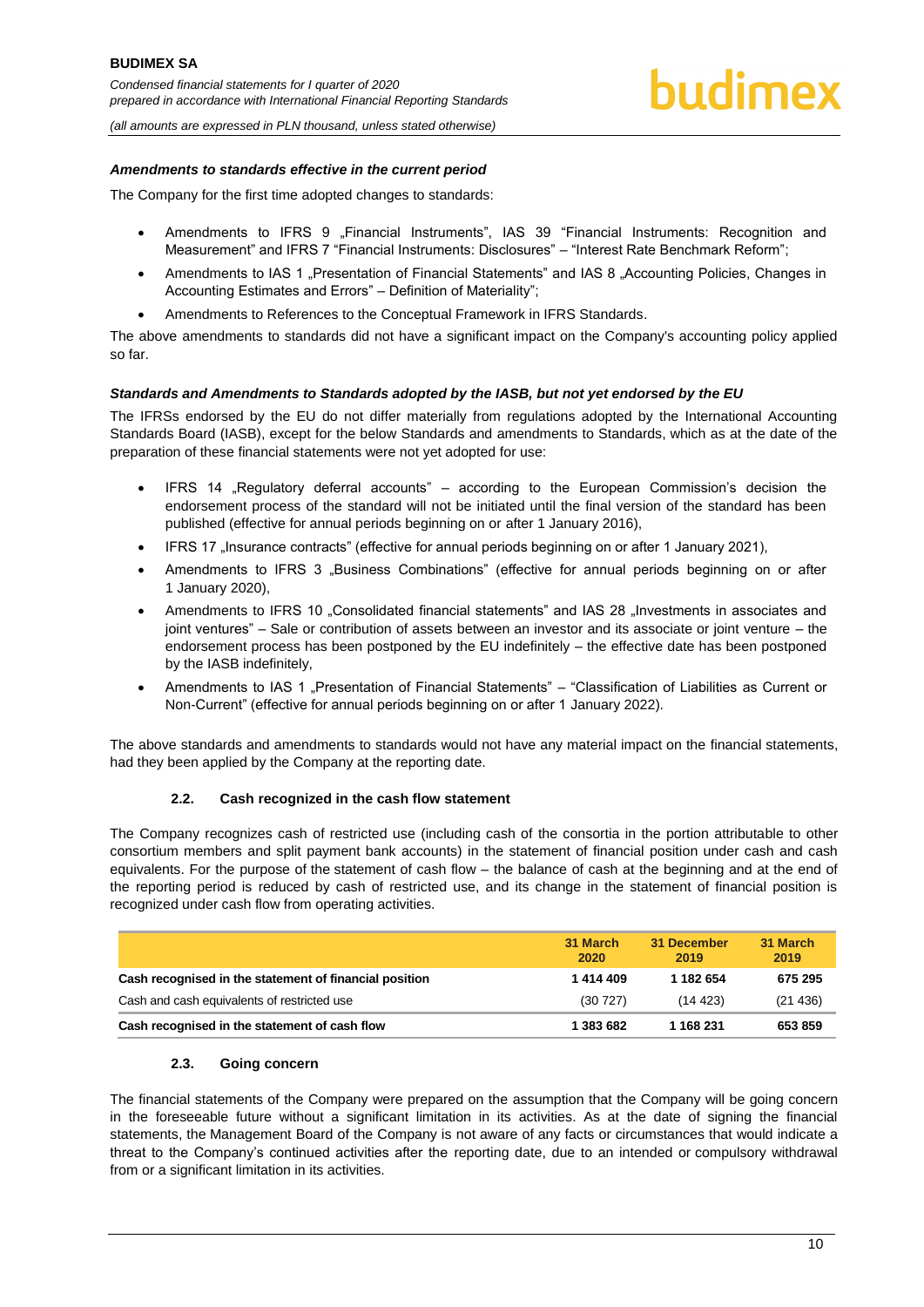

*(all amounts are expressed in PLN thousand, unless stated otherwise)*

As at 31 March 2020 the excess of the current liabilities over the current assets amounted to PLN 408 353 thousand. Taking into consideration good financial position of the Budimex Group related to liquidity, of which the excess of current assets over current liabilities as at 31 March 2020 amounted to PLN 464 109 thousand, the Company's Management Board does not state as at the date of signing the financial statements any threat to Company's ability to continue as a going concern.

# <span id="page-11-0"></span>**3. Net sales of finished goods and services, selling expenses, administrative expenses and profitability**

Sale of construction-assembly services in Poland is characterized by seasonality mainly connected with atmosphere conditions and the highest revenues are usually achieved in the second and third quarter, while the lowest – in the first quarter.

#### *Revenues and profitability*

|                                          | 3-month period ended |               |             |
|------------------------------------------|----------------------|---------------|-------------|
|                                          | <b>31 March 2020</b> | 31 March 2019 | Change %    |
| Net sales of finished goods and services | 1 363 923            | 1 212 197     | 12.52%      |
| Gross profit on sales                    | 92 399               | 68 938        | 34.03%      |
| <b>Gross profitability on sales</b>      | 6.77%                | 5.69%         | 1.08 p.p.   |
| Operating profit                         | 30819                | 21 559        | 42.95%      |
| <b>Operating profitability</b>           | 2.26%                | 1.78%         | $0.48$ p.p. |
| Net profit                               | 28 5 52              | 7072          | 303.73%     |
| <b>Net profitability</b>                 | 2.09%                | 0.58%         | 1.51 p.p.   |

#### *Selling and administrative expenses*

|                                                                                           | 3-month period ended |               |             |
|-------------------------------------------------------------------------------------------|----------------------|---------------|-------------|
|                                                                                           | <b>31 March 2020</b> | 31 March 2019 | Change %    |
| Selling expenses                                                                          | (2648)               | (2, 468)      | 7.29%       |
| Administrative expenses                                                                   | (45934)              | (48473)       | $(5.24\%)$  |
| Total selling & administrative expenses                                                   | (48582)              | (50941)       | $(4.63\%)$  |
| Share of selling & administrative expenses in net<br>sales of finished goods and services | 3.56%                | 4.20%         | (0.64 p.p.) |

#### <span id="page-11-1"></span>**4. Other operating income and expenses**

#### *Other operating income*

|                                                                        | 3-month period ended |               |
|------------------------------------------------------------------------|----------------------|---------------|
|                                                                        | <b>31 March 2020</b> | 31 March 2019 |
| Gains on sale of property, plant and equipment and investment property | 213                  |               |
| Subsidies received                                                     |                      | 539           |
| Reversal of impairment write-downs against receivables                 | 1 602                | 965           |
| Reversal of provisions for litigation                                  |                      | 101           |
| Reversal of provisions for penalties and sanctions                     | 7618                 | 1806          |
| Penalties/ compensations awarded                                       | 8 2 4 8              | 3488          |
| Statute-barred liabilities written-off                                 | 469                  | 1472          |
| Gains on derivative financial instruments                              | 2 800                | 323           |
| Other                                                                  | 284                  | 53            |
| <b>Total</b>                                                           | 21 234               | 8747          |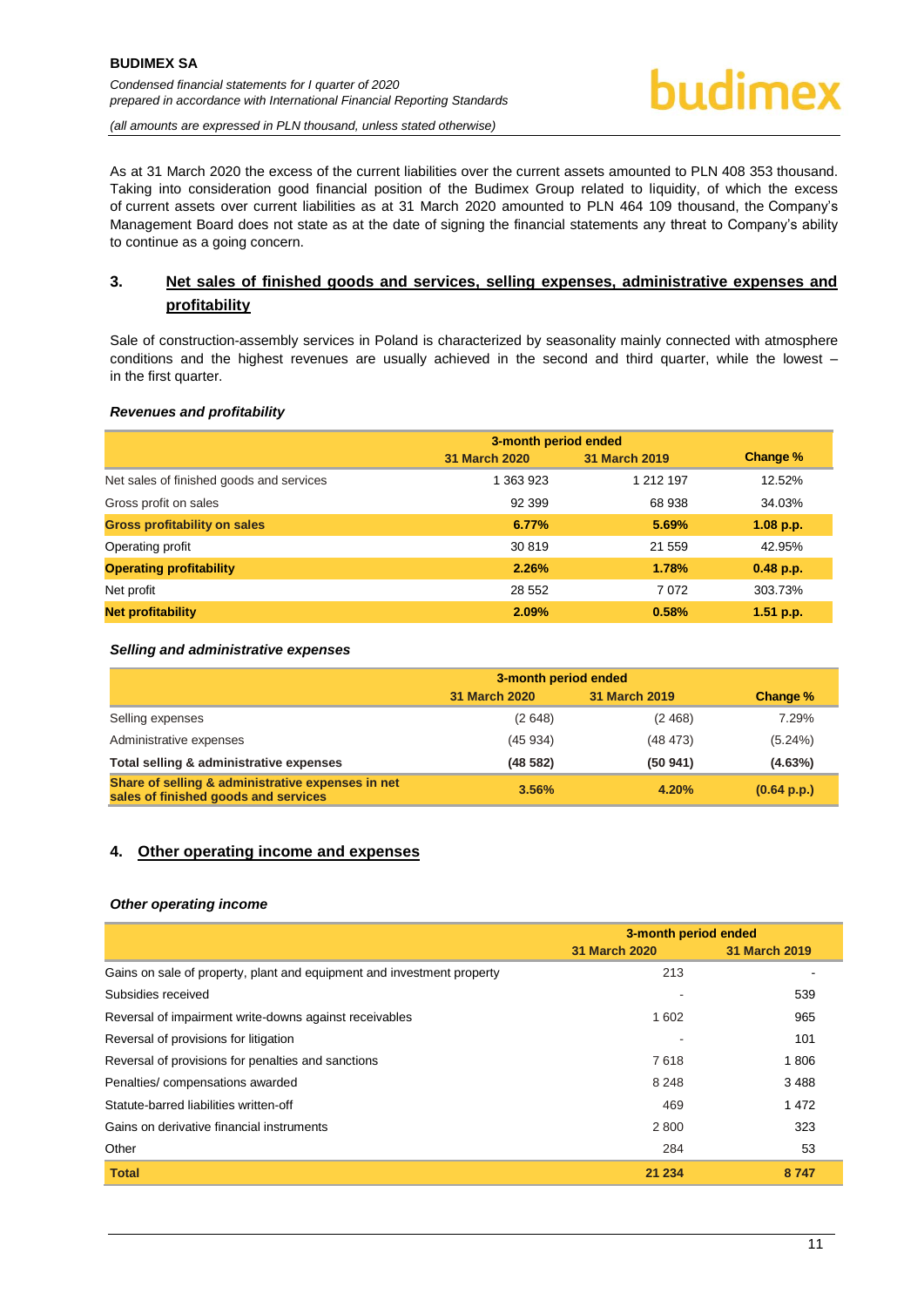*(all amounts are expressed in PLN thousand, unless stated otherwise)*

#### *Other operating expenses*

|                                                                       | 3-month period ended |               |
|-----------------------------------------------------------------------|----------------------|---------------|
|                                                                       | <b>31 March 2020</b> | 31 March 2019 |
| Loss on sale of property, plant and equipment and investment property |                      | (15)          |
| Impairment write-downs against receivables                            | (17244)              | (1744)        |
| Compensations and liquidated damages paid                             | (2 192)              | (2818)        |
| Donations                                                             | (668)                | (187)         |
| Creation of provisions for penalties and sanctions                    | (13 386)             |               |
| Creation of provisions for litigation                                 | (671)                |               |
| Other                                                                 | (71)                 | (421)         |
| <b>Total</b>                                                          | (34232)              | (5185)        |

All valued derivative instrument contracts were classified as level 2 in the fair value hierarchy. During the 3 months ended 31 March 2020 and 31 March 2019, there was no transfer between Level 1 and Level 2 of fair value measurements, and no transfer into and out of Level 3 of fair value measurement.

#### <span id="page-12-0"></span>**5. Finance income and finance costs**

#### *Finance income*

|                        | 3-month period ended |               |
|------------------------|----------------------|---------------|
|                        | 31 March 2020        | 31 March 2019 |
| <b>Dividends</b>       | 3 1 9 2              |               |
| Interest earned        | 4978                 | 4 6 21        |
| Foreign exchange gains | 2 7 7 2              | 93            |
| <b>Total</b>           | 10 942               | 4 7 1 4       |

#### *Finance cost*

|                                                   | 3-month period ended |               |
|---------------------------------------------------|----------------------|---------------|
|                                                   | <b>31 March 2020</b> | 31 March 2019 |
| Cost of bank commissions and guarantees           | (6293)               | (5538)        |
| Discount of retentions for construction contracts | (965)                | (1900)        |
| Interest expense                                  | (1302)               | (1736)        |
| Other                                             | (12)                 | (20)          |
| <b>Total</b>                                      | (8572)               | (9 194)       |

#### <span id="page-12-1"></span>**6. Other significant information on activity of Budimex SA in the I quarter of 2020**

#### *Provisions for liabilities and other charges*

|                                              | <b>31 March 2020</b> | 31 December 2019 |
|----------------------------------------------|----------------------|------------------|
| Provisions for litigation                    | 23 667               | 22 990           |
| Provisions for penalties and other sanctions | 118 919              | 113 151          |
| Provisions for warranty repairs              | 460 236              | 426 581          |
| <b>Total</b>                                 | 602 822              | 562722           |
| of which:                                    |                      |                  |
| - long-term                                  | 377 838              | 353 932          |
| - short-term                                 | 224 984              | 208 790          |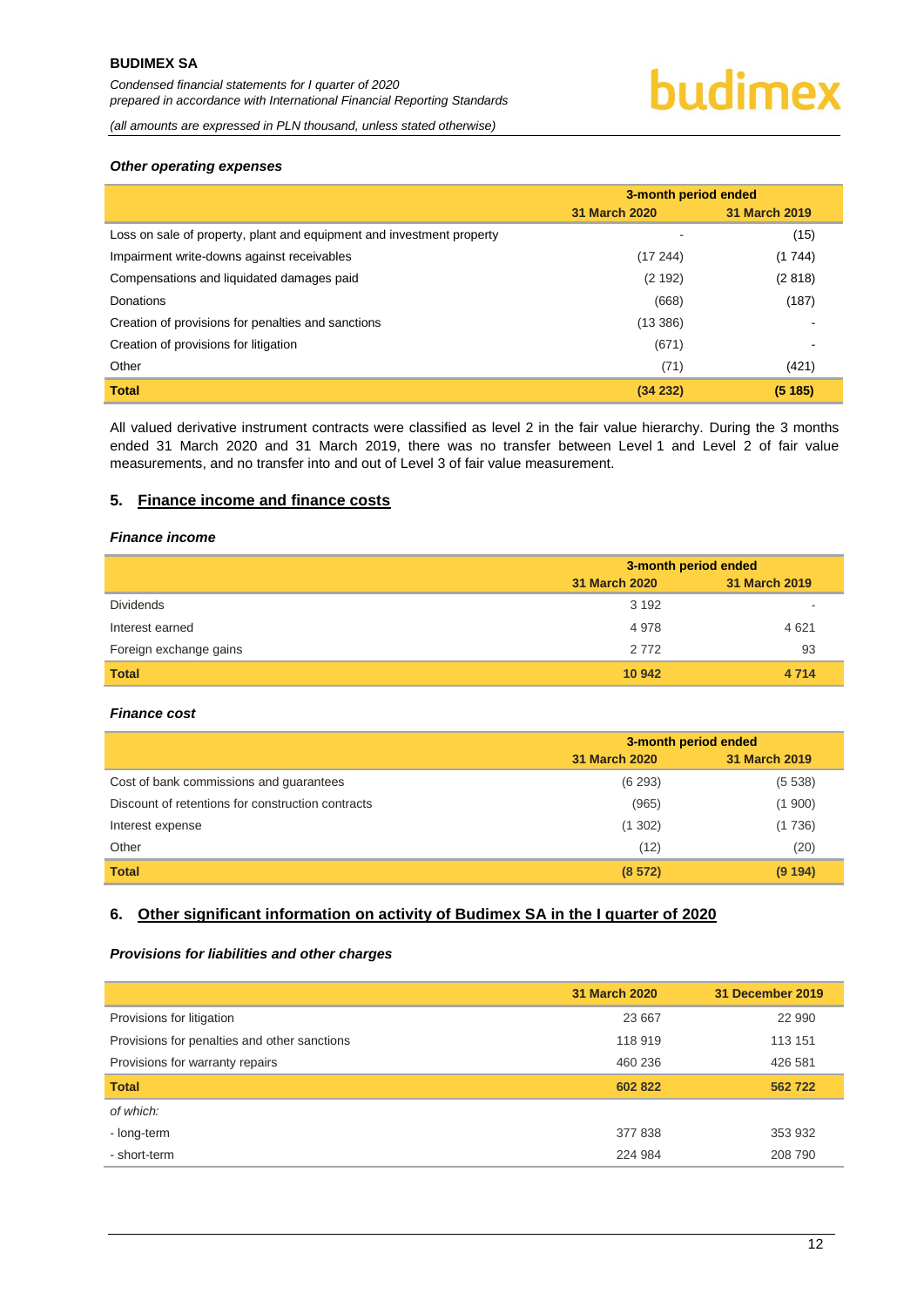*(all amounts are expressed in PLN thousand, unless stated otherwise)*

#### *Income tax in the profit and loss statement*

|                                             | 3-month period ended |               |
|---------------------------------------------|----------------------|---------------|
|                                             | 31 March 2020        | 31 March 2019 |
| Income tax - current                        | (42017)              | (21788)       |
| Income tax - deferred                       | 37 380               | 11 781        |
| Income tax in the profit and loss statement | (4637)               | (10007)       |

#### *Other information*

|                                                                                                                         | 3-month period ended |               |
|-------------------------------------------------------------------------------------------------------------------------|----------------------|---------------|
|                                                                                                                         | 31 March 2020        | 31 March 2019 |
| Value of property, plant and equipment, investment property and intangible<br>assets purchased or started to be leased: | 13 4 54              | 41 357        |
| - of which: plant and machinery                                                                                         | 3 3 2 6              | 4 3 3 5       |

Contractual obligations made by the Company for the purchase of property, plant and equipment as at 31 March 2020 amounted to PLN 4 369 thousand. Contractual obligations made by the Company for the purchase of property, plant and equipment as at 31 December 2019 amounted to PLN 212 thousand.

#### <span id="page-13-0"></span>**7. Revenue from sale of services, goods for resale and raw materials, by category**

In the first quarter of 2020 and 2019 net sales of services, goods for resale and raw materials, by type of good or service, were as follows:

| <b>Product/service type</b>                                                    | 3-month period ended |               |
|--------------------------------------------------------------------------------|----------------------|---------------|
|                                                                                | <b>31 March 2020</b> | 31 March 2019 |
| Sales of construction and assembly services                                    | 1 359 821            | 1 198 007     |
| Sales of other services                                                        | 2668                 | 12 0 95       |
| Sales of goods for resale and raw materials                                    | 1434                 | 2 0 9 5       |
| Total sales of finished goods, goods for resale, raw<br>materials and services | 1 363 923            | 1 212 197     |

In the first quarter of 2020 and 2019 net sales of services, goods for resale and raw materials, by geographical area, were as follows:

| <b>Region</b>                                                                  | 3-month period ended |               |
|--------------------------------------------------------------------------------|----------------------|---------------|
|                                                                                | <b>31 March 2020</b> | 31 March 2019 |
| Poland                                                                         | 1 279 121            | 1 144 126     |
| Germany                                                                        | 44 821               | 43 318        |
| Other EU countries                                                             | 39 981               | 24 753        |
| Total sales of finished goods, goods for resale, raw<br>materials and services | 1 363 923            | 1 212 197     |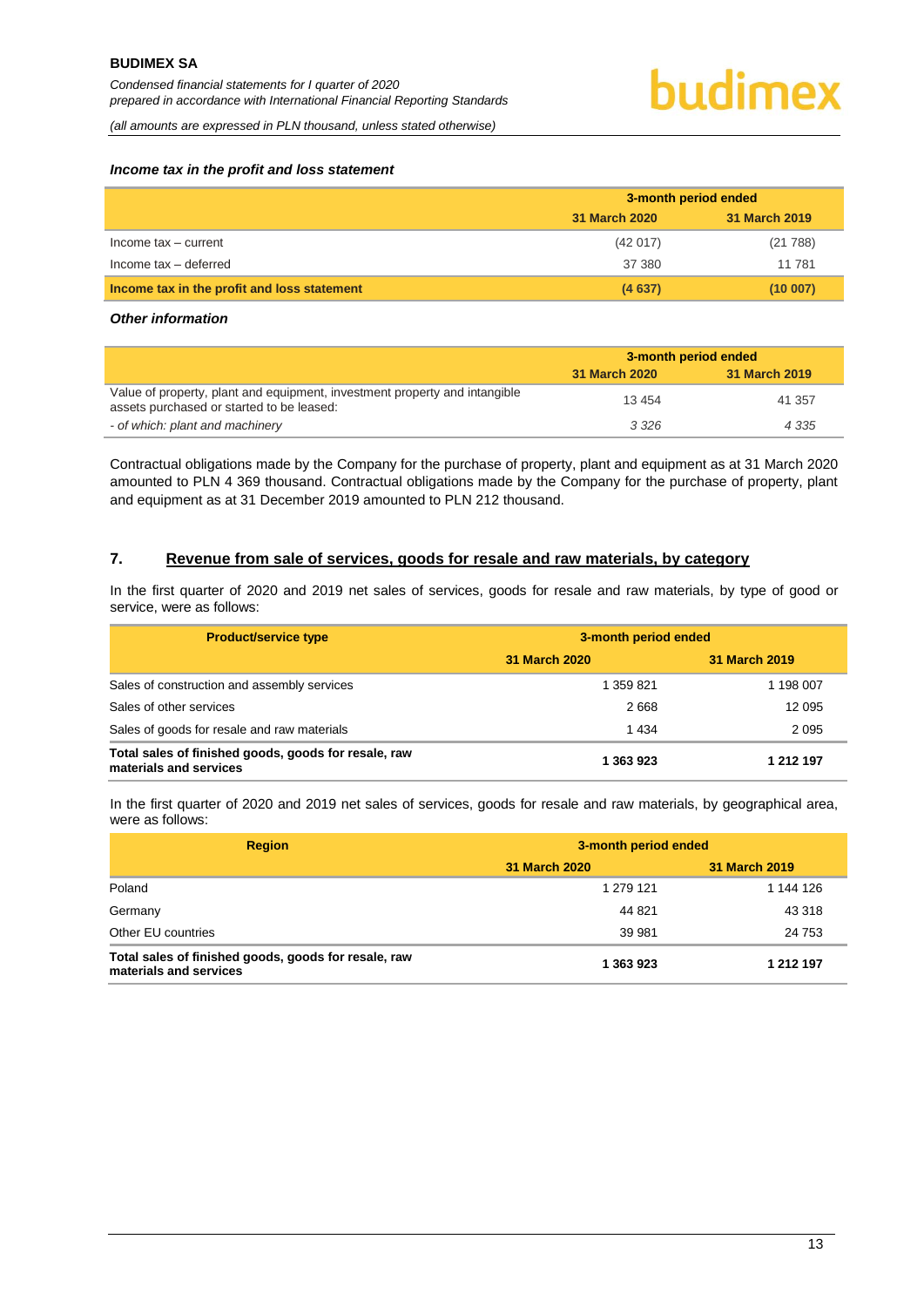*(all amounts are expressed in PLN thousand, unless stated otherwise)*

In the first quarter of 2020 and 2019 net sales of services, goods for resale and raw materials by type of construction was as follows:

| <b>Type of construction</b>                                                    | 3-month period ended |               |
|--------------------------------------------------------------------------------|----------------------|---------------|
|                                                                                | 31 March 2020        | 31 March 2019 |
| Land-engineering                                                               | 552 893              | 447 706       |
| Railway                                                                        | 272 771              | 150 985       |
| General construction, of which:                                                | 534 157              | 599 316       |
| - non-residential                                                              | 380 655              | 469 667       |
| - residential                                                                  | 153 502              | 129 649       |
| Other                                                                          | 4 10 2               | 14 190        |
| Total sales of finished goods, goods for resale, raw<br>materials and services | 1 363 923            | 1 212 197     |

#### <span id="page-14-0"></span>**8. Related party transactions**

Transactions with related parties made in the first quarter of 2020 and in the first quarter of 2019 and unsettled balances of receivables and liabilities as at 31 March 2020 and 31 December 2019 are presented in the tables below.

Transactions are made on an arm's length basis.

|                                                             | <b>Receivables</b> |                  | <b>Liabilities</b> |                  |
|-------------------------------------------------------------|--------------------|------------------|--------------------|------------------|
|                                                             | 31 March 2020      | 31 December 2019 | 31 March 2020      | 31 December 2019 |
| Parent Company and related parties<br>(the Ferrovial Group) | 29                 | 2493             | 23 913             | 22 261           |
| Subsidiary companies                                        | 124 542            | 157 057          | 20 615             | 16 992           |
| Associates                                                  | 56                 | 56               | 57                 | 2                |
| Jointly controlled entities                                 | 2 1 7 6            | 2 1 7 2          | 705                | 759              |
| Other related parties* - other                              | 4                  | 4                | ٠                  | $\,$             |
| <b>Total</b>                                                | 126 807            | 161 782          | 45 290             | 40 014           |

|                                                             | <b>Loans granted</b> |                  | Loans taken out |                  |
|-------------------------------------------------------------|----------------------|------------------|-----------------|------------------|
|                                                             | <b>31 March 2020</b> | 31 December 2019 | 31 March 2020   | 31 December 2019 |
| Parent Company and related parties<br>(the Ferrovial Group) | -                    |                  |                 |                  |
| Subsidiary companies                                        | 1718                 | 5 3 6 9          |                 |                  |
| Associates                                                  | $\blacksquare$       | -                |                 |                  |
| Total                                                       | 1 718                | 5 3 6 9          |                 |                  |

|                                                             | Sales of finished goods and services<br>3-month period ended 31 March |         | <b>Purchase of finished goods and services</b><br>3-month period ended 31 March |          |
|-------------------------------------------------------------|-----------------------------------------------------------------------|---------|---------------------------------------------------------------------------------|----------|
|                                                             |                                                                       |         |                                                                                 |          |
|                                                             | 2020                                                                  | 2019    | 2020                                                                            | 2019     |
| Parent Company and related parties<br>(the Ferrovial Group) |                                                                       |         | (6947)                                                                          | (10415)  |
| Subsidiary companies                                        | 167 092                                                               | 155 033 | (23 218)                                                                        | (11 237) |
| Associates                                                  |                                                                       | 71      | (168)                                                                           | (115)    |
| Jointly controlled entities                                 | 136                                                                   | 139     |                                                                                 |          |
| Other related entities - through key<br>personnel*          |                                                                       |         | (200)                                                                           | (2)      |
| Total                                                       | 167 228                                                               | 155 243 | (30 533)                                                                        | (21 769) |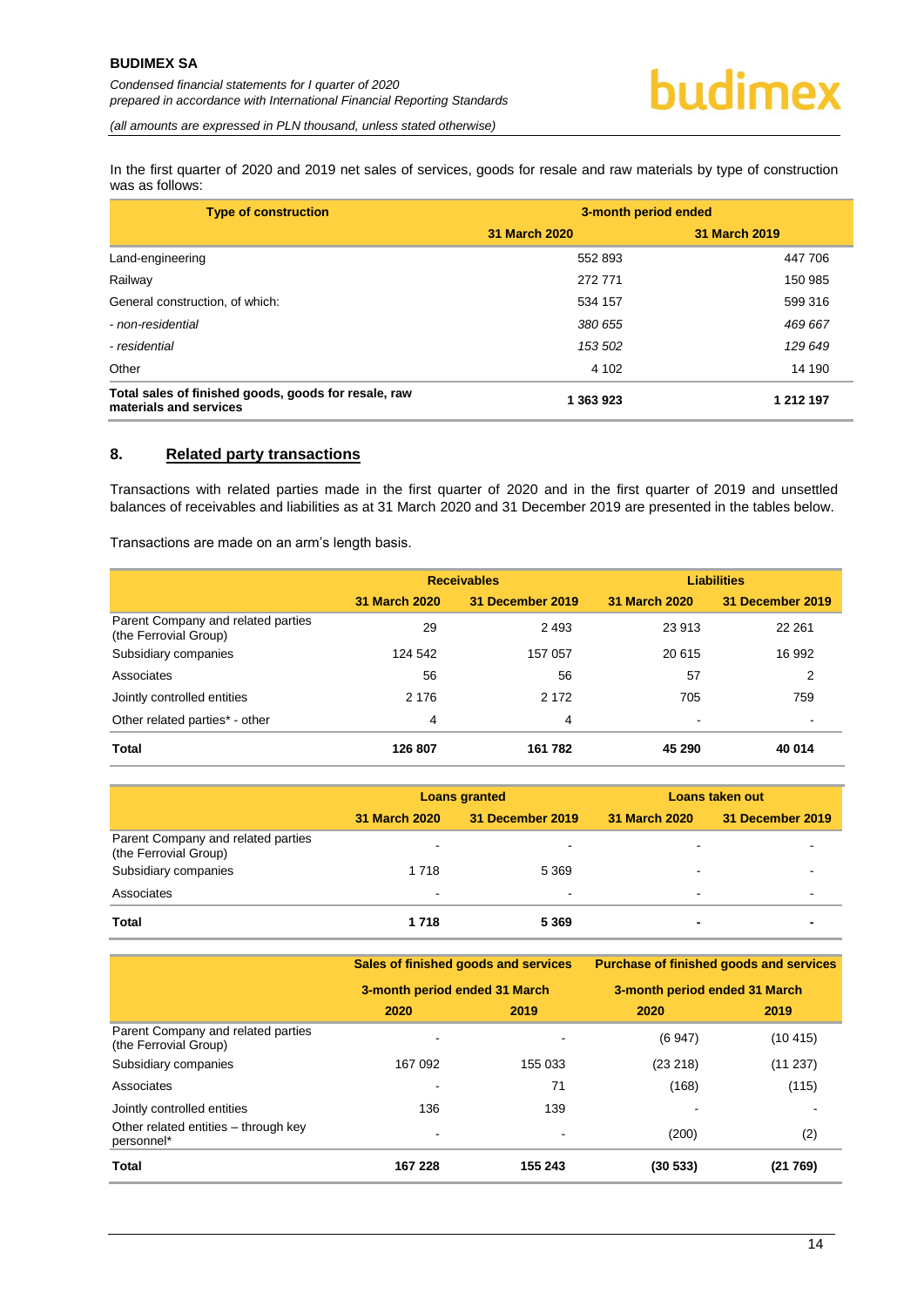*(all amounts are expressed in PLN thousand, unless stated otherwise)*

|                                                             | <b>Finance income</b><br>3-month period ended 31 March |         | <b>Finance costs</b><br>3-month period ended 31 March |      |
|-------------------------------------------------------------|--------------------------------------------------------|---------|-------------------------------------------------------|------|
|                                                             | 2020                                                   | 2019    | 2020                                                  | 2019 |
| Parent Company and related parties<br>(the Ferrovial Group) | $\overline{\phantom{0}}$                               |         |                                                       | (12) |
| Subsidiary companies                                        | 3 2 1 5                                                | 137     |                                                       |      |
| Associates                                                  | $\overline{\phantom{0}}$                               | 1 0 4 6 | -                                                     |      |
| <b>Total transactions with related parties</b>              | 3 2 1 5                                                | 1 1 8 3 |                                                       | (12) |

\*) Other related parties comprise also entities on which the key management person of the Company or his close relative exercises significant influence.

# <span id="page-15-0"></span>**9. Description of significant achievements or failures of Budimex SA in the I quarter of 2020, key events concerning the Company's operations and significant events after 31 March 2020**

In the first quarter of 2020 the results of Budimex SA have slightly improved in comparison with the corresponding period of the previous year. Profitability improvement resulted mainly from the completion of the difficult contracts signed 2-3 years ago, which were carried out in the environment of the progressive cost inflation. Stabilization of materials and services prices observed in the latest quarters positively affected the average profitability of the projects portfolio in general construction, infrastructure and railway segments. In addition, favorable weather conditions positively affected the efficiency of realization of the projects despite the winter season, which also resulted in the relatively high sales revenues in analyzed period.

The order portfolio of Budimex SA is profitable and ensures adequate workload for subsequent quarters. In the recent quarters the Company has significantly increased the value of the order portfolio in the railway segment, which will allow to optimize production capacity in the railway segment in the upcoming quarters.

The cash position of the Company is stable and allows for uninterrupted operation. Due to the difficult market situation, earlier payments for subcontractors and suppliers are consistently offered.

Information on the most important contracts signed by the Company or those where the offer of the Company was rated the highest was disclosed in the form of current reports published on the Budimex website.

State of epidemic, which was introduced in Poland on 20 March 2020, did not significantly affect the financial parameters of the Company for the first quarter of 2020. Threat related to the spreading of the coronavirus resulted in changes to work organization rules, among others, by the introduction of possibility of telework, providing disinfection measures for employees or reorganization of the office space to ensure compliance with the recommendations of the Main Sanitary Inspectorate.

Until the moment of preparation of these financial statements, coronavirus outbreak did not have a significant impact on the Company's operating activity.

In the period from 31 March 2020 to the date of preparation of these condensed financial statements no other significant events took place.

# <span id="page-15-1"></span>**10. Proceedings pending as at 31 March 2020 before court, competent arbitration body or any public administration authority**

The total value of legal proceedings pending in respect of liabilities and receivables as at 31 March 2020 was PLN 444 332 thousand. Excess of the value of proceedings against Budimex SA over proceedings relating to claims of the Company amounted to PLN 58 034 thousand.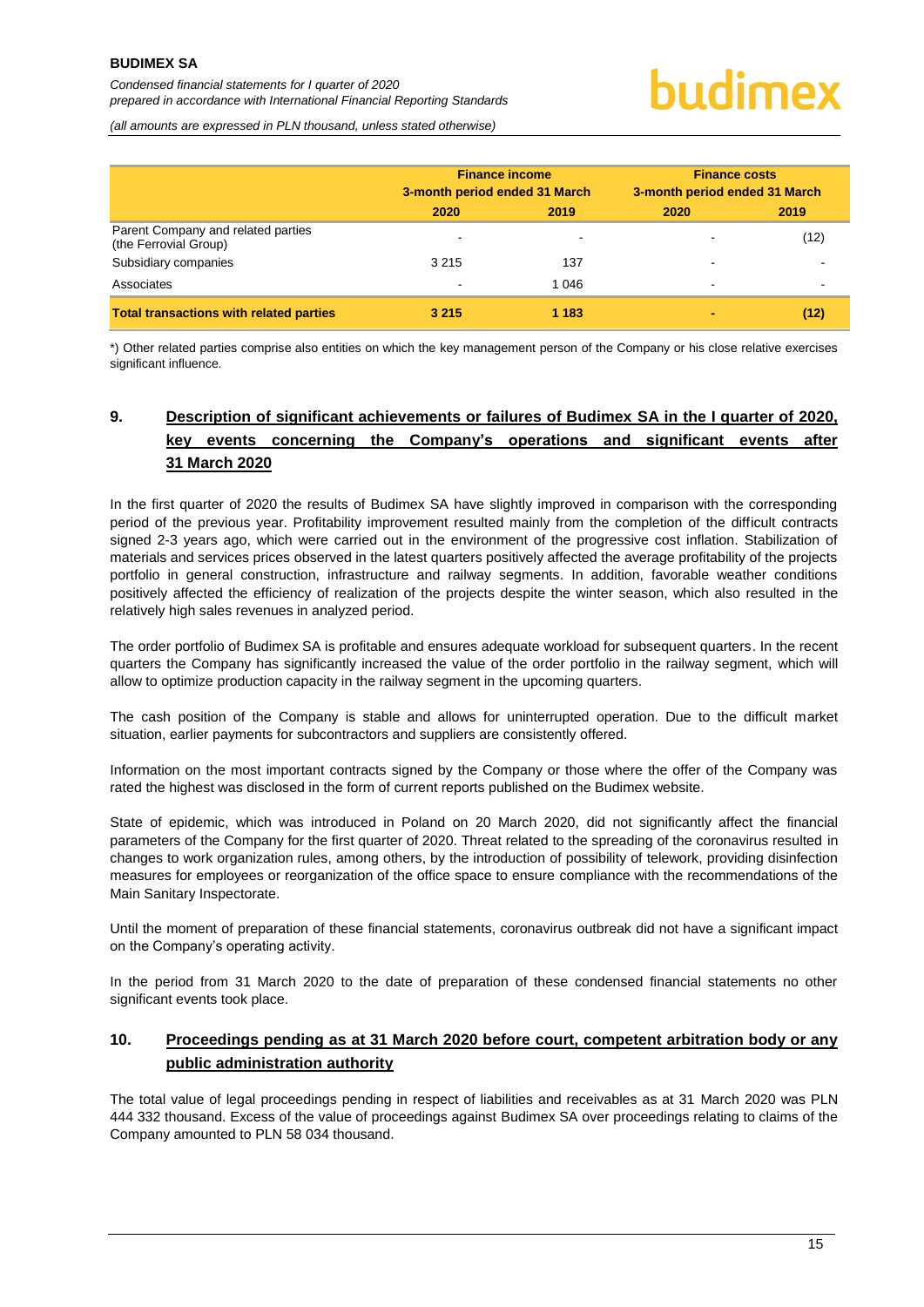#### **BUDIMEX SA**

*Condensed financial statements for I quarter of 2020 prepared in accordance with International Financial Reporting Standards*



*(all amounts are expressed in PLN thousand, unless stated otherwise)*

On the basis of the information at hand, the total value of legal proceedings pending in respect of liabilities of Budimex SA as at 31 March 2020 was PLN 251 183 thousand. The proceedings pending in respect of Budimex SA relate to the operating activities of the Company.

The largest claim in dispute was submitted on 24 July 2017 by Muzeum Śląskie in Katowice against Budimex SA and Ferrovial Agroman SA, operating as a consortium, in connection with the performance of the contract called "Construction of new premises of Muzeum Śląskie in Katowice" concluded on 7 June 2011. The claimant requested that either the amount of PLN 122 758 thousand, together with statutory interest calculated as of the date of claim filing, was awarded jointly and severally against the defendants towards undue performance of the contract, or the defendants were ordered to reduce contract transaction price by the amount of PLN 34 675 thousand being the reimbursement of the unfairly, as stated by the claimant, paid contract consideration. Art. 471 of the Civil Code was named as the basis for the principal claim, while the provisions of contractor warranty for defects in the constructed facility – for the alternative claim (*żądanie ewentualne*).

In the opinion of the Management Board of Budimex SA, the claim is unjustified. The irregularities, if any, which the claimant names as the basis for its action do not result from contract performance or undue performance by the consortium. In addition, due contract performance was confirmed by the claimant by the issued Certificate of Acquisition and Certificate of Completion of premises of Muzeum Śląskie in Katowice. In the opinion of the Management Board, the reported provisions cover the risks related to contract performance. Budimex SA filed its reply to said claim on 31 October 2017. It was supplemented by Budimex SA in January 2018. Ferrovial Agroman SA files its request to the claim on 22 October 2018. The first hearing took place on 11 March 2019, during which the court obliged the parties to pay an advance towards the remuneration of the research institute, which will prepare an opinion on the case. As at the date of the report, the date of the next hearing is not known.

Another legal proceedings with a material value relate to the claim filed on 5 March 2008 by Miejskie Wodociągi i Kanalizacja w Bydgoszczy Sp. z o.o. requesting that the amount of PLN 25 252 thousand be awarded jointly and severally against the consortium to which the Budimex SA and Budimex Dromex SA belonged. The claim relates to the replacement of contractor costs incurred by the investor when the consortium rescinded the contract. The share of the companies in the consortium was 90%, therefore the value of the claim for which Budimex SA is presently liable is PLN 22 727 thousand. On 12 July 2017, the court of the first instance awarded against Budimex SA only the amount of PLN 22 thousand (towards reimbursement of the costs of expert opinions commissioned by the claimant), and dismissed the claim in its entirety. The appeal against court decision was filed both by the claimant (as regards the entire claim), and the defendant (as regards the part of the verdict regarding the amount of PLN 22 thousand). Currently, the parties await setting the date for the hearing before the court of the second instance.

As at the date of this report, the final outcome of the remaining proceedings is not known. For all legal proceedings which – according to the Company – may finish in an unfavourable way, provisions were recognised in the amount that takes into account the risk estimated by the Company.

<span id="page-16-0"></span>The total value of legal proceedings pending in respect of claims of Budimex SA amounted to PLN 193 149 thousand as at 31 March 2020. The proceedings relate mainly to the recovery of overdue receivables from business partners and to additional claims in respect of the construction work performed. As at the date of this report, the final outcome of the proceedings is not known.